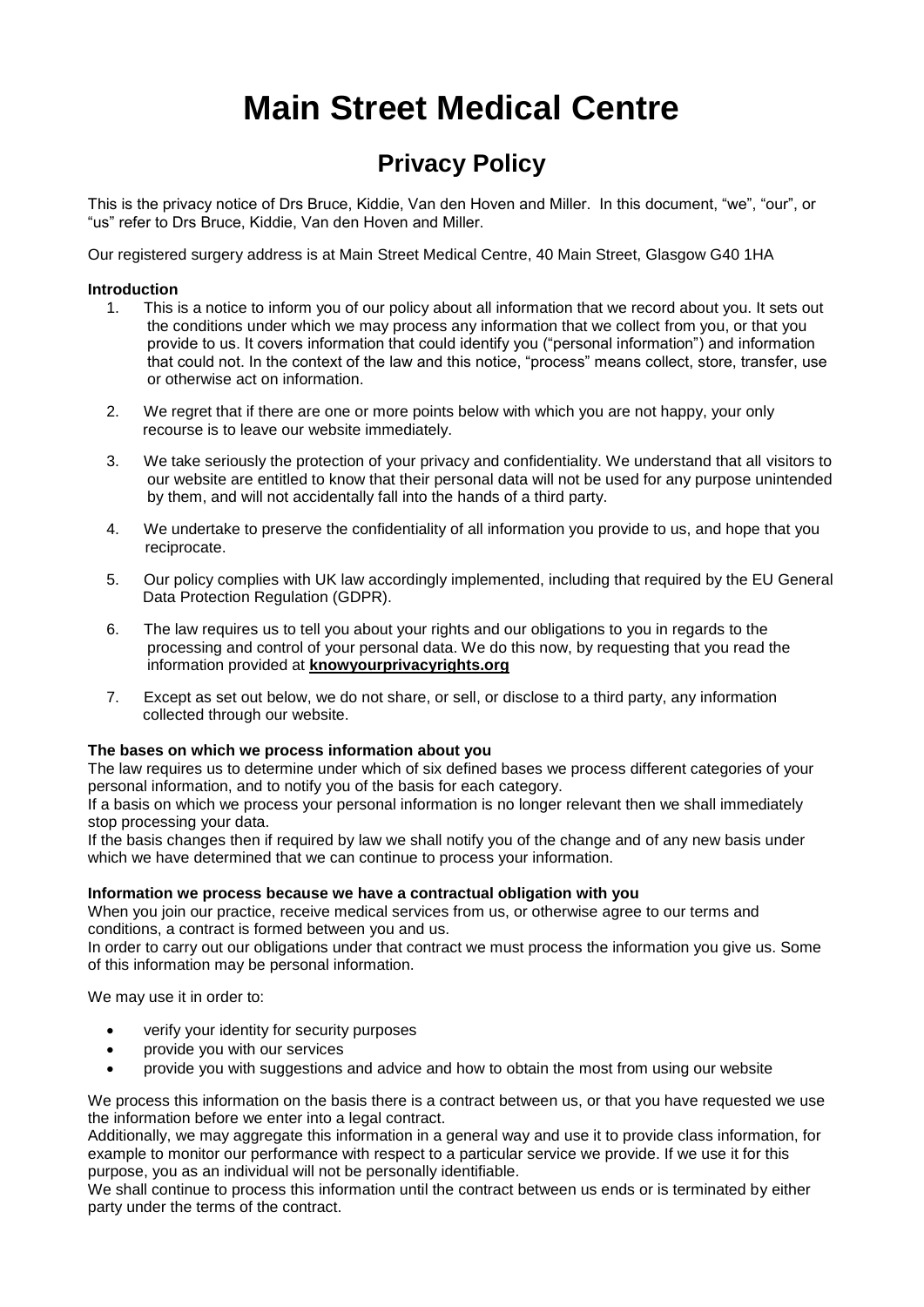# **Information we process with your consent**

Through certain actions when otherwise there is no contractual relationship between us, such as when you browse our website or ask us to provide you more information about our business, including job opportunities and our services, you provide your consent to us to process information that may be personal information. Wherever possible, we aim to obtain your explicit consent to process this information, for example, by asking you to agree to our use of cookies.

Sometimes you might give your consent implicitly, such as when you send us a message by e-mail to which you would reasonably expect us to reply.

Except where you have consented to our use of your information for a specific purpose, we do not use your information in any way that would identify you personally. We may aggregate it in a general way and use it to provide class information, for example to monitor the performance of a particular page on our website. We continue to process your information on this basis until you withdraw your consent or it can be reasonably assumed that your consent no longer exists.

You may withdraw your consent at any time by instructing us in writing. However, if you do so, you may not be able to use our website or our services further.

#### **Information we process for the purposes of legitimate interests**

We may process information on the basis there is a legitimate interest, either to you or to us, of doing so. Where we process your information on this basis, we do after having given careful consideration to:

- whether the same objective could be achieved through other means
- whether processing (or not processing) might cause you harm
- whether you would expect us to process your data, and whether you would, in the round, consider it reasonable to do so

For example, we may process your data on this basis for the purposes of:

- record-keeping for the proper and necessary administration of our business or profession
- responding to unsolicited communication from you to which we believe you would expect a response
- protecting and asserting the legal rights of any party
- insuring against or obtaining professional advice required to manage business or professional risk
- protecting your interests where we believe we have a duty to do so

#### **Information we process because we have a legal obligation**

We are subject to the law like everyone else. Sometimes, we must process your information in order to comply with a statutory obligation.

For example, we may be required to give information to legal authorities if they so request or if they have the proper authorisation such as a search warrant or court order.

This may include your personal information.

#### **Information we process may be categorised as special category data**

Special category data is personal data which the GDPR says is more sensitive, and so needs more protection.

For example information about an individual's:

- race;
- ethnic origin;
- health;
- sex life; or
- sexual orientation.

We may process this information for the purposes of medical diagnosis, provision of health treatment and management of health of our patients and the community we serve.

#### **Specific uses of information you provide to us**

Health care professionals who provide you with care maintain records about your health and any treatment or care you have received previously (e.g. NHS Trust, GP Surgery, Walk-in clinic, etc.). These records are used to help to provide you with the best possible healthcare.

NHS health care records may be electronic, on paper or a mixture of both, and we use a combination of working practices and technology to ensure that your information is kept confidential and secure.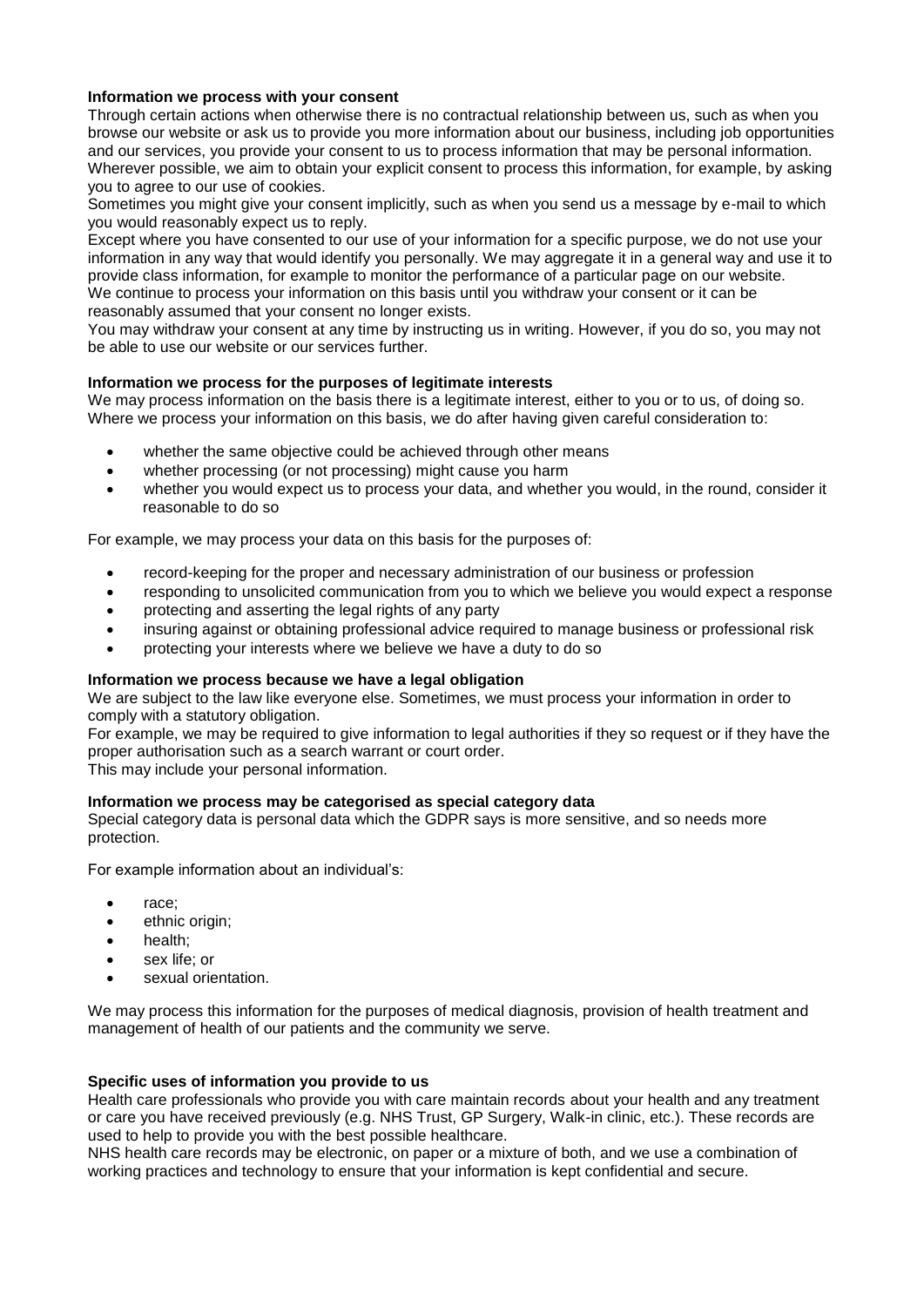Records that we hold about you may include the following information:

- Details about you, such as your name, address, carers, legal representatives and emergency contact details
- Any contact the surgery has had with you, such as appointments, clinic visits, emergency appointments, etc.
- Notes and reports about your health
- Details about your treatment and care
- Results of investigations such as laboratory tests, x-rays, etc.
- Relevant information from other health professionals, relatives or those who care for you

To ensure you receive the best possible care, your records are used to facilitate the care you receive. Information held about you may be used to help protect the health of the public and to help us manage the NHS. Information may be used within the GP practice for clinical audit purposes to monitor the quality of the service provided. Some of this information will be held centrally and used for statistical purposes. Where we do this, we take strict measures to ensure that individual patients cannot be identified.

Sometimes your information may be requested to be used for research purposes – the surgery will always gain your consent before releasing the information for this purpose.

#### **Risk Stratification**

Risk stratification data tools are increasingly being used in the NHS to help determine a person's risk of suffering a particular condition, preventing an unplanned or (re)admission and identifying a need for preventive intervention. Information about you is collected from a number of sources including NHS Trusts and from this GP Practice. A risk score is then arrived at through an analysis of your de-identified information using software and is only provided back to your GP as data controller in an identifiable form. Risk stratification enables your GP to focus on preventing ill health and not just the treatment of sickness. If necessary your GP may be able to offer you additional services.

Please note that you have the right to opt out of your data being used in this way.

#### **Medicines Management**

The Practice may conduct Medicines Management Reviews of medications prescribed to its patients. This service performs a review of prescribed medications to ensure patients receive the most appropriate, up to date and cost effective treatments. This service is provided to practices by Greater Glasgow and Clyde Health Board.

#### **Job application and employment**

If you send us information in connection with a job application, we may keep it for up to three years in case we decide to contact you at a later date.

If we employ you, we collect information about you and your work from time to time throughout the period of your employment. This information will be used only for purposes directly relevant to your employment. After your employment has ended, we will keep your file for six years before destroying or deleting it.

#### **Sending a message to our practice team**

When you contact us, whether by telephone, through our website or by e-mail, we collect the data you have given to us in order to reply with the information you need.

We record your request and our reply in order to increase the efficiency of our practice.

We keep personally identifiable information associated with your message, such as your name and email address so as to be able to track our communications with you to provide a high quality service.

# **Complaining**

When we receive a complaint, we record all the information you have given to us.

We use that information to resolve your complaint.

If your complaint reasonably requires us to contact some other person, we may decide to give to that other person some of the information contained in your complaint. We do this as infrequently as possible, but it is a matter for our sole discretion as to whether we do give information, and if we do, what that information is. We may also compile statistics showing information obtained from this source to assess the level of service we provide, but not in a way that could identify you or any other person.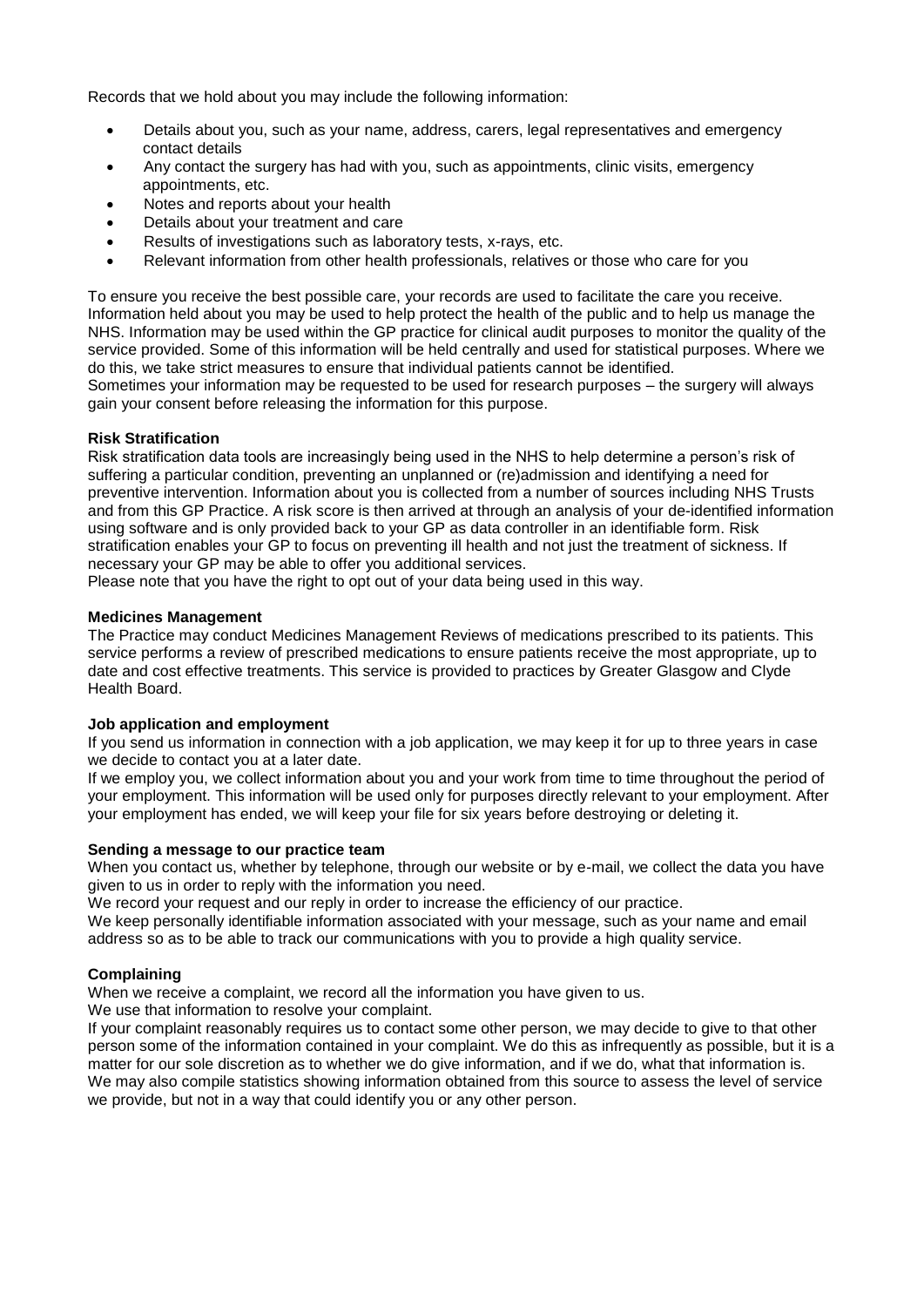# **Use of information we collect through automated systems when you visit our website**

# **Cookies**

Cookies are small text files that are placed on your computer's hard drive by your web browser when you visit any website. They allow information gathered on one web page to be stored until it is needed for use on another, allowing a website to provide you with a personalised experience and the website owner with statistics about how you use the website so that it can be improved.

Some cookies may last for a defined period of time, such as one day or until you close your browser. Others last indefinitely.

Your web browser should allow you to delete any you choose. It also should allow you to prevent or limit their use.

Our website uses cookies. They are placed by software that operates on our servers, and by software operated by third parties whose services we use.

If you choose not to use cookies or you prevent their use through your browser settings, you will not be able to use all the functionality of our website.

We use cookies in the following ways:

- to track how you use our website
- to record whether you have seen specific messages we display on our website
- to keep you signed in to our site
- to record your answers to surveys and questionnaires on our site while you complete them

#### **Personal identifiers from your browsing activity**

Requests by your web browser to our servers for web pages and other content on our website are recorded. We record information such as your geographical location, your Internet service provider and your IP address. We also record information about the software you are using to browse our website, such as the type of computer or device and the screen resolution.

We use this information in aggregate to assess the popularity of the webpages on our website and how we perform in providing content to you.

If combined with other information we know about you from previous visits, the data possibly could be used to identify you personally, even if you are not signed in to our website.

#### **Disclosure and sharing of your information**

#### **Information we obtain from third parties**

We sometimes receive data that is indirectly made up from your personal information from third parties whose services we use. No such information is personally identifiable to you.

#### **Information provided on the understanding that it will be shared with a third party**

We will only ever use or pass on information about you if others involved in your care have a genuine need for it. We will not disclose your information to any third party without your permission unless there are exceptional circumstances (i.e. life or death situations), where the law requires information to be passed on and / or in accordance with the new information sharing principle following Dame Fiona Caldicott's information sharing review (Information to share or not to share) where *"The duty to share information can be as important as the duty to protect patient confidentiality."* This means that health and social care professionals should have the confidence to share information in the best interests of their patients within the framework set out by the Caldicott principles. They should be supported by the policies of their employers, regulators and professional bodies.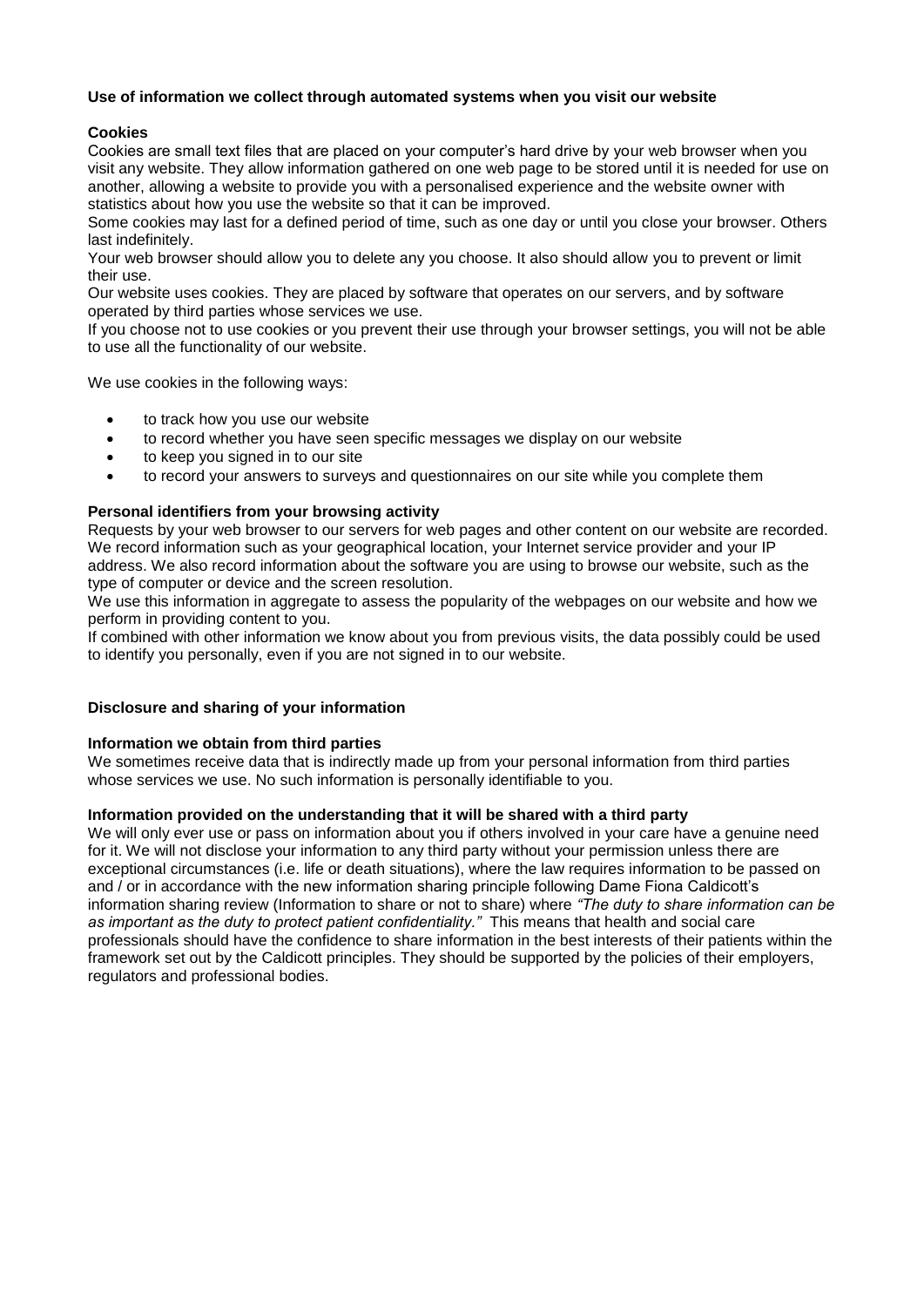# **Who are our partner organisations?**

We may also have to share your information, subject to strict agreements on how it will be used, with the following organisations;

- NHS Trusts / Foundation Trusts
- GPs
- NHS Commissioning Support Units
- Independent Contractors such as dentists, opticians, pharmacists
- Private Sector Providers
- Voluntary Sector Providers
- Ambulance Trusts
- Clinical Commissioning Groups
- Social Care Services
- Health and Social Care Information Centre (HSCIC)
- Local Authorities
- Education Services
- Fire and Rescue Services
- Police & Judicial Services
- Voluntary Sector Providers
- Private Sector Providers
- Other 'data processors' which you will be informed of

You will be informed who your data will be shared with and in some cases asked for explicit consent for this to happen when this is required.

We may also use external companies to process personal information, such as for archiving purposes. These companies are bound by contractual agreements to ensure information is kept confidential and secure.

# **Data may be processed outside the European Union**

Our website is hosted in the United Kingdom.

We may also use outsourced services in countries outside the European Union from time to time in other aspects of our business.

Accordingly data obtained within the UK or any other country could be processed outside the European Union.

For example online patient forms on our website are encrypted and delivered securely to the NHS system by an email service provider based in the United States of America. Their systems comply with provisions certified under the EU-U.S. and Swiss-U.S. [Privacy Shield frameworks,](https://www.privacyshield.gov/welcome) a mechanism for cross border transfer of personal data.

# **Access to your own information**

# **Access to your personal information**

- At any time you may request to review or update personally identifiable information that we hold about you,
- To obtain a copy of any information you may send us a request by email.
- After receiving the request, we will tell you when we expect to provide you with the information, and whether we require any fee for providing it to you.

# **Removal of your information**

If you wish us to remove personally identifiable information from our website, please contact us. This may limit the service we can provide to you.

# **Verification of your information**

When we receive any request to access, edit or delete personal identifiable information we shall first take reasonable steps to verify your identity before granting you access or otherwise taking any action. This is important to safeguard your information.